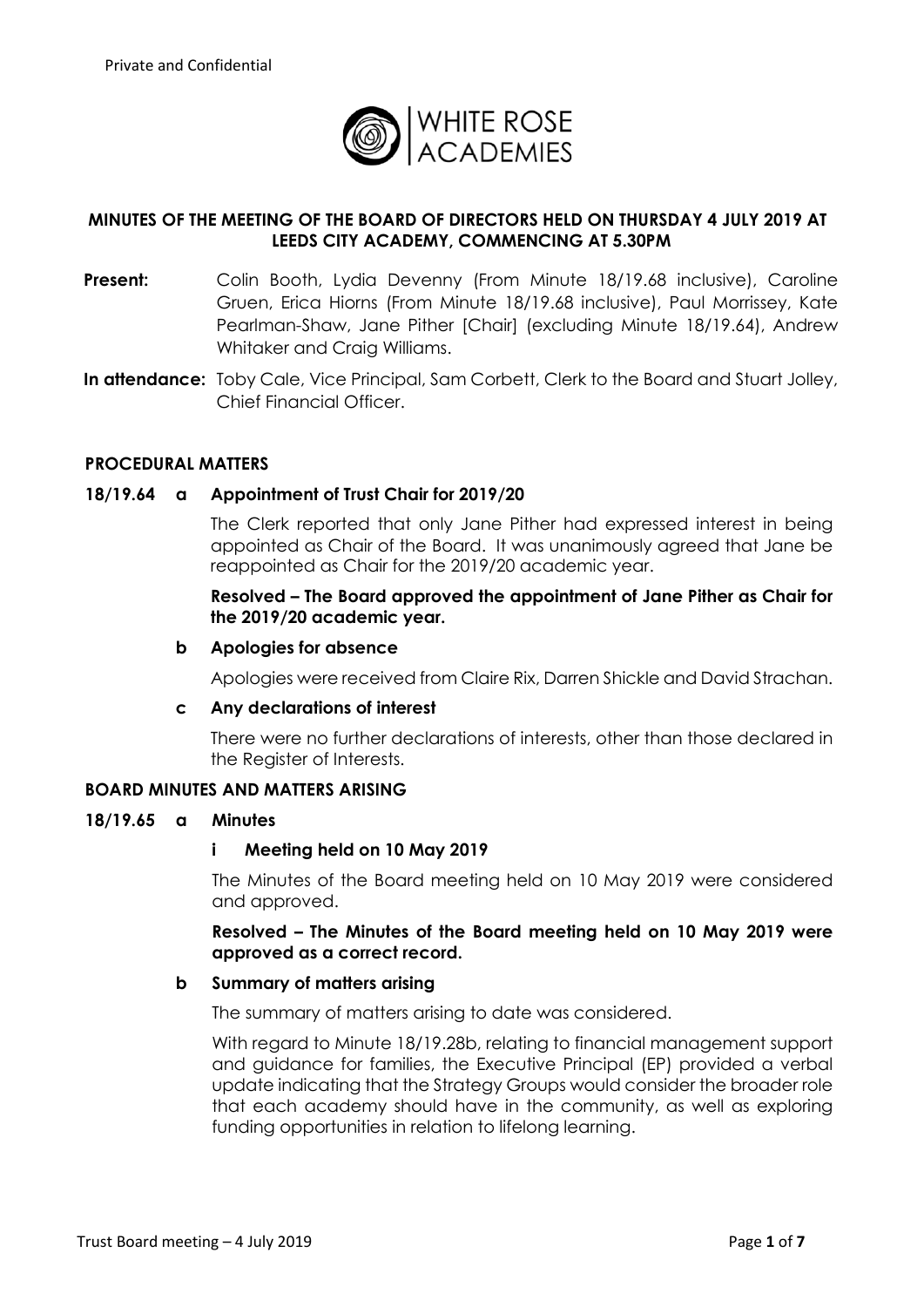With regard to Minute 18/19.37 relating to Board and LAB engagement in reviewing the curriculum, the Clerk agreed to add this to the annual business calendar for future consideration.

With regard to Minute 18/19.55 relating to the two Strategy Groups, the EP provided a verbal update.

The Clerk updated the log to reflect discussion confirming the status of each item.

# **c Other matters arising (if any)**

No other matters were raised.

## **COMMUNICATIONS**

## **18/19.66 a Chair's & Directors' communications**

It was noted that there were no specific matters to report on this occasion.

## **b Executive Principal's communications**

The EP reported that a series of complaints had been sent to Ofsted, which had been responded to accordingly and closed. Disappointingly, a further complaint had been sent to the Education and Skills Funding Agency (ESFA) which related to the same matter that required a further response. The EP advised that he was drafting a letter, a copy of which would be sent to the Chair of the Board.

The EP referred to dialogue with two teaching unions regarding 'an unreasonable quality assurance schedule' and 'concerns not being addressed by the Senior Leadership Team.' He advised that following discussion, correspondence had been received from both unions confirming their satisfaction.

Unions had also requested a Joint Consultation Committee (JCC) be formed. The EP expressed his concerns to the Board. Following discussion, the Board supported the viewpoint of the EP that a JCC was not required.

The CFO reported that there had been a SIMS Database malfunction during the inspection by Ofsted at Leeds West Academy(LWA).

## **c Any matters referred by LABs**

No matters had been referred to the Board by the LABs.

## **OFSTED READINESS (standing item)**

## **18/19.67 a Review of inspections at LWA and LCA**

The EP articulated the positive feedback received at both LWA and Leeds City Academy (LCA), noting that Governance had been effective at each.

The EP thanked the Board for their support during each of the inspections, indicating that the focus was now to move towards outstanding. Each Board member was provided with a Reflection of Year Three brochure, for information.

## **PERFORMANCE MANAGEMENT & SCRUTINY – SCHOOL IMPROVEMENT**

## **18/19.68 a EP's Report & Data Dashboards**

The Board received and considered a Dashboard pack, which included an executive summary. The Vice Principal (VP) provided a verbal summary of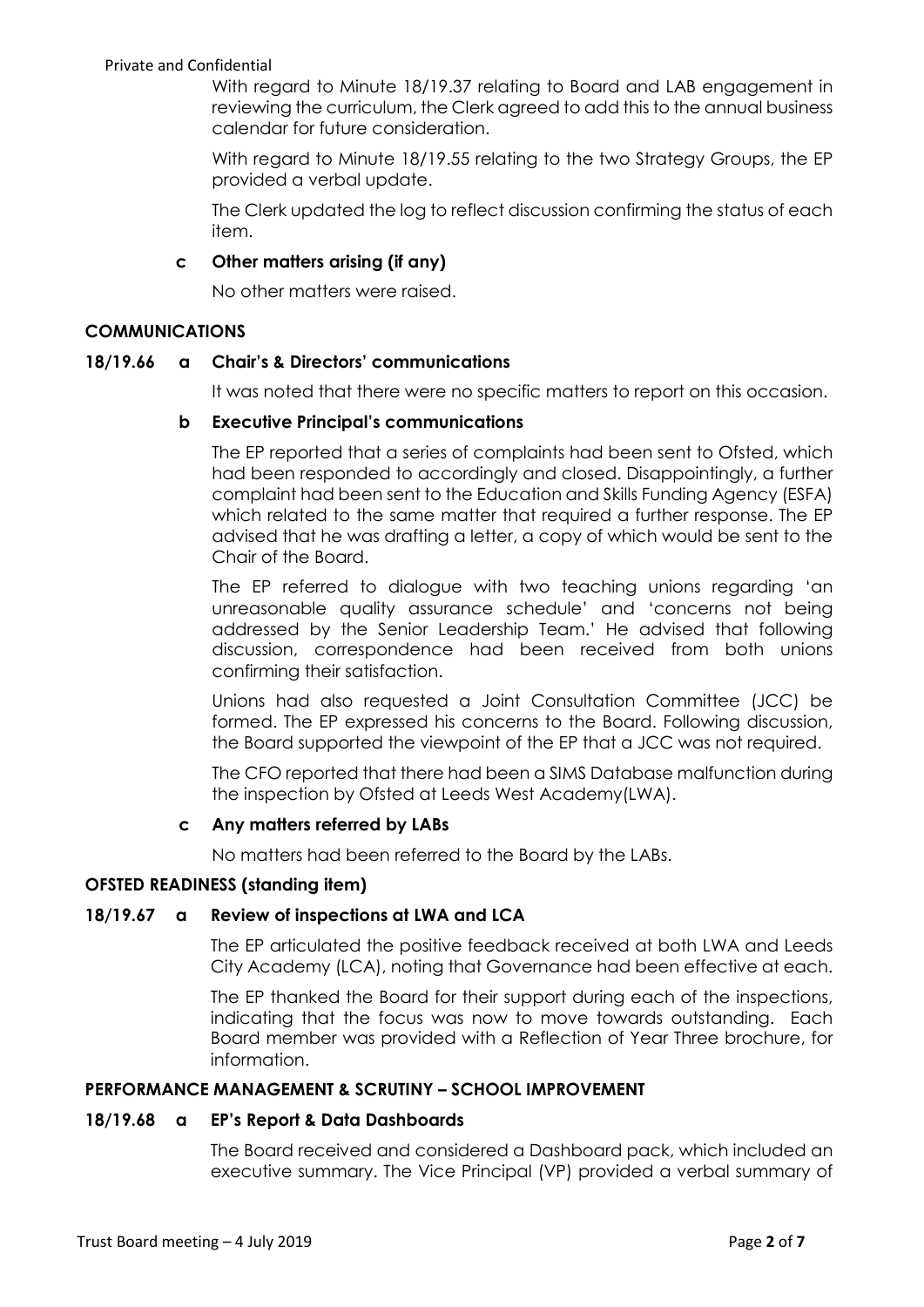each section, which included reference to areas of risk, particularly challenging areas and the focus for 2019/20.

Discussion took place in relation to challenging areas, with particular focus on Leeds East Academy (LEA). Following a verbal update from the EP indicating the positive steps taken for rapid improvement, a Board member asked a number of questions in relation to the action taken to strengthen the Senior Leadership Team. The EP clarified that there had been a clear message regarding supporting and improving performance which addressed both concerns over individuals' performance as well as preparing for the new academic year. The EP explained his involvement in the process, which included an explanation regarding how he envisaged future years' performance management to transpire.

Further discussion took place regarding sharing good practice across the three academies.

In response to a question, the EP provided an overview of the wellbeing and counselling service provided at each academy.

Following a detailed discussion regarding the use of 'booths', the EP explained the differences between how they were being used at each academy.

A Board member raised specific questions in relation to the data around the following areas:

- the performance of boys across the Trust and the most able (especially in English)
- lower outcomes and progress
- boys behaviour

The Board agreed that the areas listed above be added to the list of priorities.

# **Action – that the three focus areas highlighted by Board members be added to the list of priorities.**

## **b Review of format and content of dashboards**

The Chair reported that a small group would review the format and content of dashboard over the summer and welcomed suggestions from Board members.

#### **c Academy Improvement Partner – latest reports:**

## **i LCA**

The Academy Improvement Partner (AIP) reports in relation to LCA were received and considered.

# **ii LEA**

The Academy Improvement Partner (AIP) report in relation to LEA was received and considered. It was noted that one report remained outstanding.

#### **iii LWA**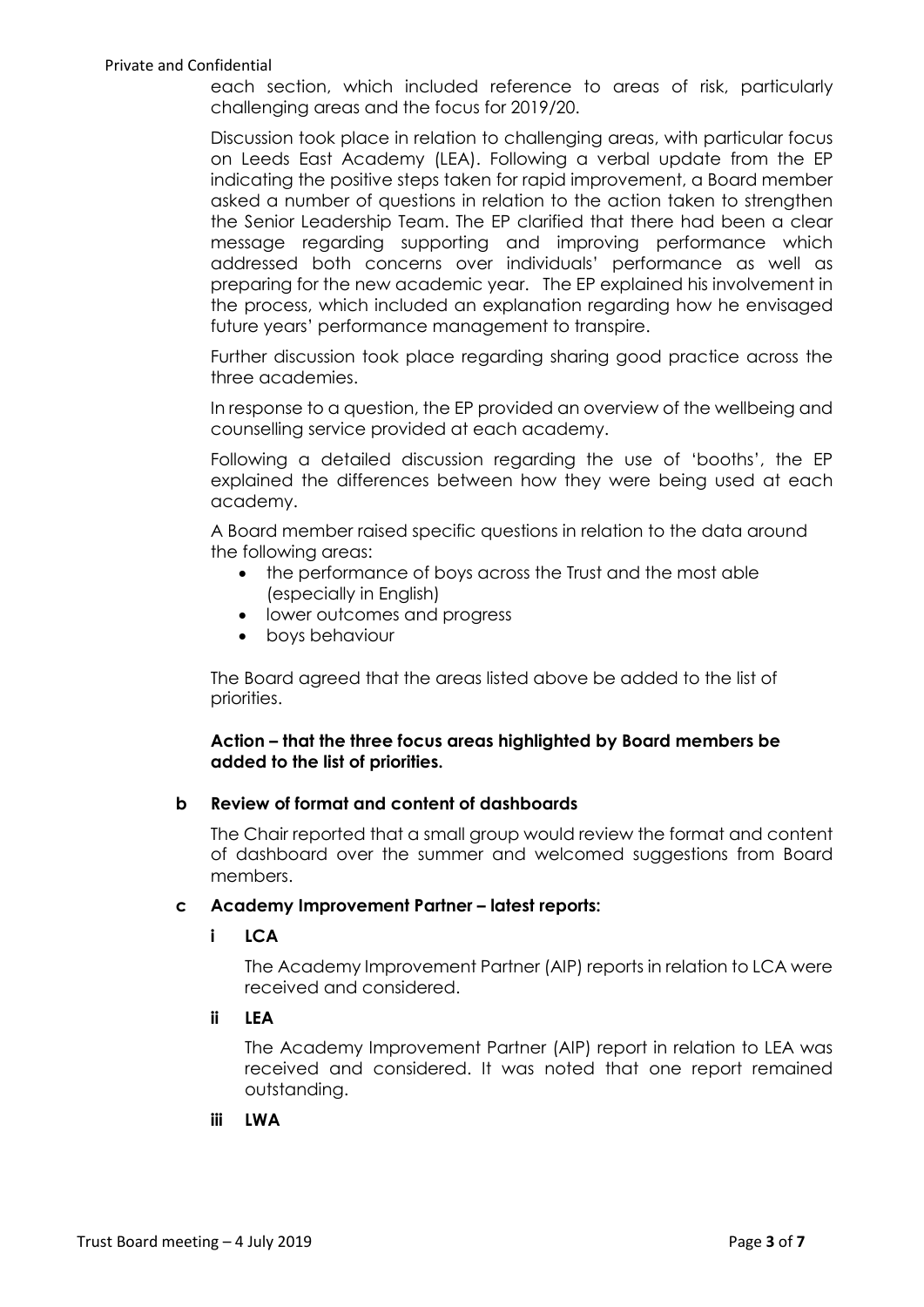The Academy Improvement Partner (AIP) report in relation to LWA was received and considered. It was noted that one report remained outstanding.

The Board formally acknowledged the support provided by Mark Feldman, further to which it was agreed that a thank you letter from the Board would be sent.

#### **Action – that the Chair would write a thank you letter to Mark Feldman.**

The Board raised concerns again relating to timely receipt of future reports being synchronised to the 2019/20 LAB and subsequently the Board meeting calendar.

It was also suggested that the full reports be sent to the LABs, with only a summary to the Board in future, which was agreed.

#### **PERFORMANCE MANAGEMENT & SCRUTINY – FINANCE**

## **18/19.69 a Proposed Trust and Academy budgets for 2019/20 & Three Year Plan**  *(recommended by the A&F Committee for approval by the Trust Board)*

The Board received and considered the proposed Trust and Academy budgets for 2019/20 and Three Year Plan, which had been recommended by the Audit and Finance Committee for approval. The report was presented by the Chief Finance Officer (CFO) who indicated that the consolidated budget for 2019/20 resulted in an in-year deficit. The CFO highlighted key areas from the report, noting the significant improvement when comparing the expected deficit to actual.

After detailed consideration, the Board thanked the CFO for the quality of the report and approved the budget and financial plan, as per the recommendation of the Audit and Finance Committee.

**Resolution – The Board approved the 2019/20 budget and the 2019/20 - 2021/22 three-year financial plan for submission to the ESFA.**

## **b Other finance-related reports for Trust Board discussion and approval**

# **i Finance performance report - 31 May 2019**

The Board received and considered the Financial Performance Report, which outlined the financial position for nine months ending 31 May 2019.

The CFO drew attention to the summary indicating that after the first nine months of the financial year, the Trust had a net deficit.

Discussion took place relating to the closure of the sixth form at LWA and a change in the funding methodology for the post 16 provision. The CFO provided an update regarding the ongoing dialogue with the ESFA and the possible outcomes.

Following questions about contingency planning, the CFO explained that if future years funding was to materially change, a full review would be undertaken.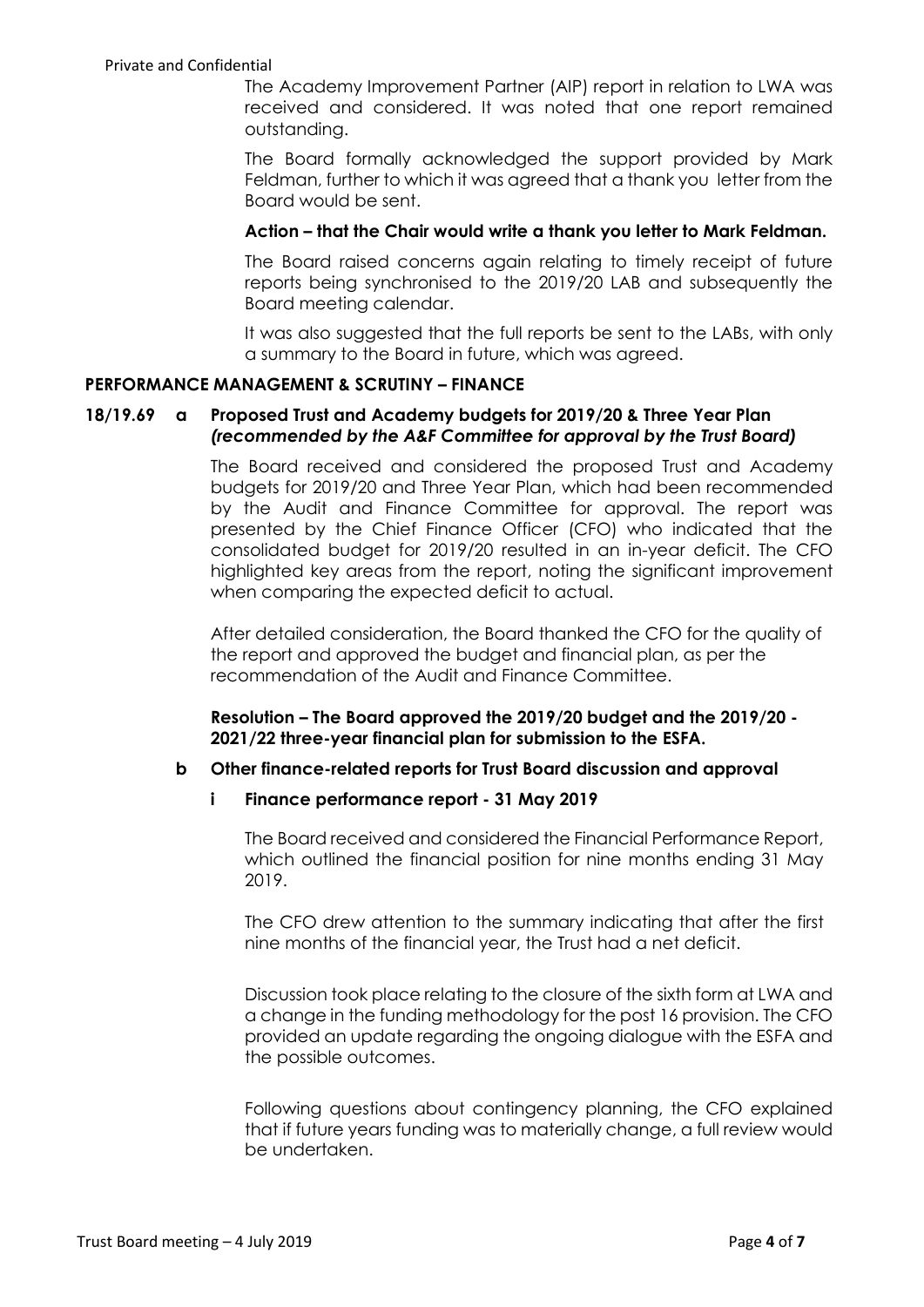## **ii Update regarding energy procurement**

The CFO provided a verbal update indicating that following agreement at the last Board meeting regarding the appointment of Trident utility broker, the appointment had now been completed.

# **AUDIT MATTERS**

#### **18/19.70 a Minutes of Audit & Finance meeting held on 20 June 2019**

The Board received and noted the minutes of the Audit and Finance meeting held on 20 June 2019.

#### **b Risk Register – June 2019**

The Board received and noted the updated Risk Register. The CFO provided a brief summary. The Chair thanked the Audit and Finance Committee for their scrutiny and the CFO for the quality of the report.

## **c A&F Committee's views re effectiveness of internal and external auditors**

The Chair of the Audit and Finance Committee advised the Board that moving forward there would be a formal review of both internal and external auditors competed annually.

## **d A&F Committee's proposal re provision of internal audit services**

The Board received and considered a paper regarding the provision of internal audit services. It was noted that the Audit and Finance Committee recommended the awarding of the contract to Moorlands.

Following questions regarding Moorlands's experience in the sector, the Board supported the proposal.

## **Resolution – The Board approved the awarding of the Trust's internal audit services to Moorlands.**

## **e Proposed internal audit plan for first period of 19/20**

The Board received and noted a paper outlining the proposed internal audit plan for first period of 2019/20. The CFO explained that further to meeting with the auditors, initial suggestions had been to focus on Finance, HR and Payroll and IT.

## **POLICIES**

## **18/19.71 a Senior Post-holders' Pay Policy**

The Board received and approved the Senior Post-holders' Pay Policy.

## **Resolution – The Board approved the Senior Post-holders' Pay Policy**

## **b Summary of remaining policies requiring review**

The Board received and discussed a paper regarding the remaining policies requiring review. It was agreed that the Clerk would review further with the EP following the meeting. It was noted that all the HR policies would require consultation with the unions prior to Board approval.

## **Action – that the Clerk would review the list of remaining policies with the EP following the meeting.**

**c Arrangements re approval process**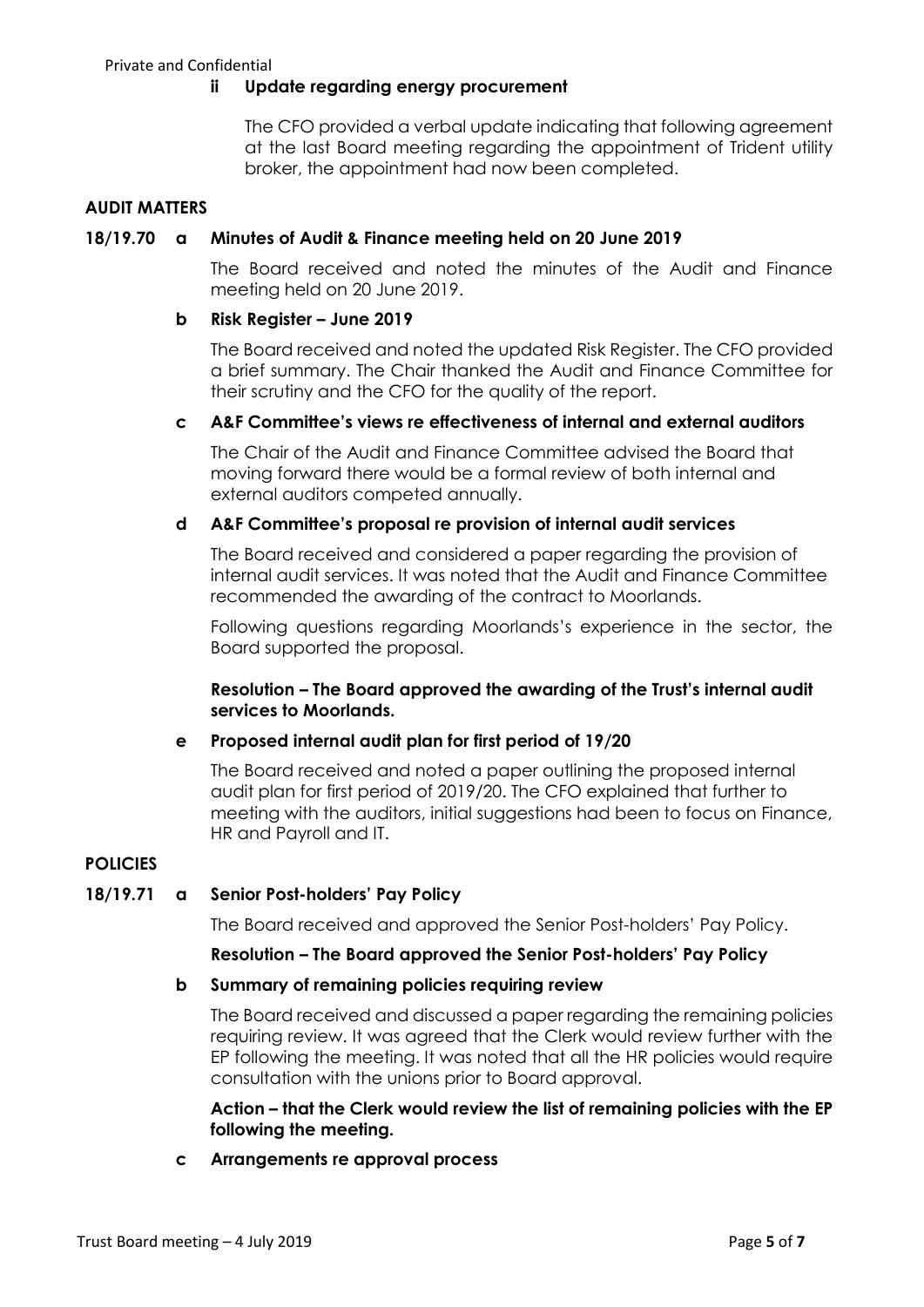The Board discussed future arrangements in relation to approving policies. It was agreed that appropriate Board members would be selected to review a small number of policies, following which a proposal would be sent to the Board.

**Action – that the Clerk would consult with the EP regarding appropriate Board members to review policies.**

## **GOVERNANCE MATTERS**

#### **18/19.72 a Approval of revised A&F Committee Terms of Reference**

The Board received and approved the revised Audit and Finance Committee Terms of Reference.

# **Resolution – The Board approved the revised Audit and Finance Committee Terms of Reference.**

## **b Update re planned participation in Board Development Programme**

The Chair reported that she had discussed the initial stages of the Board Development Plan with the Trust's dedicated consultant, indicating that the first stage of the programme was to complete an online self-review. Following agreement from Board members to pass on email addresses, it was agreed that the Clerk would start the process in relation to online selfassessment and add details of the programme onto the Portal, for information.

**Action – that the Clerk would start the process in relation to the online selfassessment and add details of the programme onto the Portal, for information.** 

## **c LAB matters:**

## **i Approval of Orla Weaver's appointment to LEA LAB**

The Board considered and approved the appointment of Orla Weaver to the LEA LAB.

## **Resolution - The Board approved the appointment of Orla Weaver to the LEA LAB.**

## **ii Approval of temporary increase in size of LCA LAB from 12-13**

The Board considered and approved the temporary increase in size of LCA LAB from 12-13 which would address the current skills gap.

**Resolution - The Board approved the temporary increase in size of LCA LAB from 12-13.**

## **iii Changes in Group appointees to LABs**

The Board received and considered a paper detailing changes in the Group's appointees on Local Accountability Boards with effect from the new academic year, which were approved by the Board.

**Resolution - The Board approved the changes in the Group's appointees on LABs.**

## **d Plans re Effectiveness Audit and 121 meetings with Chair**

The Chair reported that an Effectiveness Audit would be completed as part of the Development Programme.